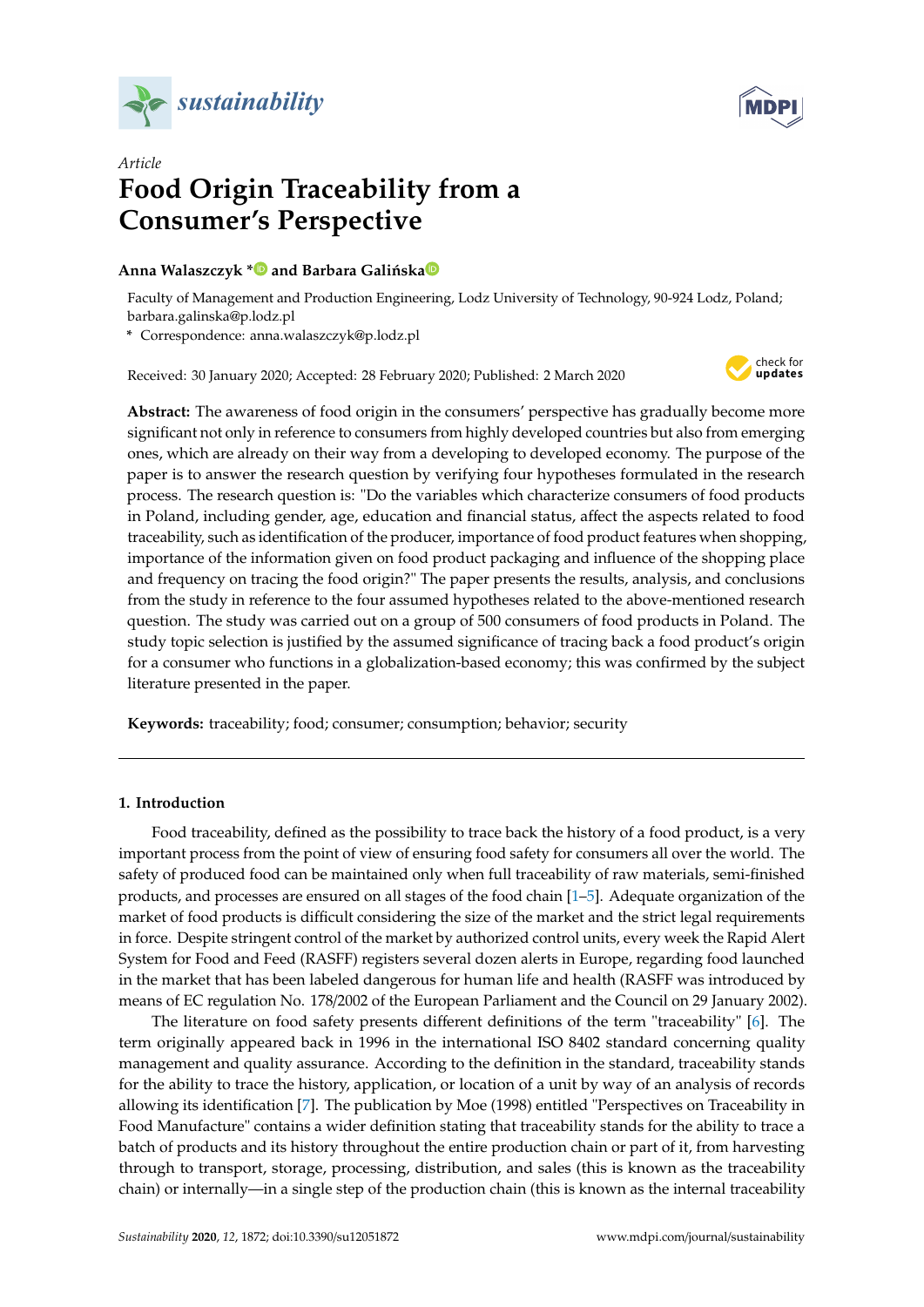chain) [\[8\]](#page-8-4). According to the Efficient Consumer Response (ECR) strategy enforced in 2004, the essence of traceability lies in the possibility of monitoring the handling and origin of a reference product (production batch) in each stage of the supply chain, by all companies in the food sector (ECR Europe 2004). The ECR integrates producers, suppliers, and sellers in the supply chain to build a cost-effective system which responds to specific needs of a consumer; consequently, the total cost of the system and stock level are reduced with a simultaneous increase in value for the end customer [\[9\]](#page-8-5). Identification is an intrinsic element of traceability, determining its success in relation to tracing the history of products [\[10\]](#page-8-6). Schwagele defines traceability through the concept of identification and states that identification enables the acquisition of data from a previous stage of the chain (what was received and from whom) and the provision of information for the following stage (what was sent and to whom) [\[11\]](#page-8-7). In the opinion of Rabade and Alfaro, traceability stands for the registration and tracing of processes and materials used in production [\[12\]](#page-8-8). A definition of the concept of traceability can also be found in the first international standard—ISO 22005 of 2007—applying to food safety management in the context of tracing its history. The standard contains the following definition: "traceability stands for the ability to trace the flow (movement) of feed or food through specific production stage(s), processing and distribution; movement can refer to the origin of materials (raw materials), history of processing and distribution of feed or food" [\[13,](#page-9-0)[14\]](#page-9-1).

Gradually more attention was paid to scientific research carried out not only in Europe but also globally on the consumers' perception of food origin tracing. Recently such research was conducted in China [\[15\]](#page-9-2), Japan [\[16\]](#page-9-3), and Brazil [\[17\]](#page-9-4). The general conclusion from the research, which either applies to a particular country or compares the issue of consumers' approach to food traceability in different countries [\[18\]](#page-9-5), is that consumers want information regarding where a product comes from, what production methods were used, whether production was certified, and if information on the packaging is complete and reliable [\[19,](#page-9-6)[20\]](#page-9-7). Consumers have become highly concerned about the safety of their food and so the speed of obtaining information about contamination and diseases transmitted by food, effective risk management, and efficient management of non-compliant products' withdrawal from the market, have become more important [\[21\]](#page-9-8). Consumers' concerns about food safety are also related to genetic modification of food [\[22\]](#page-9-9). In order to face the challenge of an increasingly demanding process of food product traceability, China uses extensive and advanced food origin tracing methods based on DNA [\[23\]](#page-9-10), whereas in reference to food origin tracing management, an additional consumer fee, called WTP (Willingness To Pay), is used for information about the food [\[24\]](#page-9-11).

Regulation No. 178/2002 issued in January 2002, sets out the general rules and requirements of food law; the establishment of the European Food Safety Authority and procedures concerning food safety are fundamental for the food laws of communities (including Poland, on which the research was based). Article 18 of the Regulation obliges all EU member states to establish and implement traceability procedures as of 1 January 2005. The core of traceability is in tracing the path of a finished product "forwards" and "backwards" [\[25\]](#page-9-12). Backward traceability helps to identify the cause and sources of a hazard (e.g., via data by the producer or number of product batches). Forward traceability involves withdrawing a finished product from the market owing to identification of the location where a non-compliant batch was delivered. The trade quality of products in Poland is supervised by two bodies: the Trade Inspectorate (retail) and the Inspectorate for Trade Quality of Agricultural and Food Products (producers). Moreover, in the food supply chain, there is no continuous exchange of information about the course of each measure taken by subsequent actors, which impairs the traceability of products. The growth of a company in the food sector and the adaptation of the internal and external traceability system to ensure food safety, are possible if the traceability system is treated as a subsystem whose presence is necessary to manage product quality [\[26](#page-9-13)[,27\]](#page-9-14). This is because traceability is indispensable to ensuring the quality of production and the product itself [\[28\]](#page-9-15).

This study's research problem, formulated based on the subject literature review, is expressed as a research question, the answers to which are the paper's objective. The research question is as follows: "Do the variables which characterize consumers of food products in Poland, including gender, age,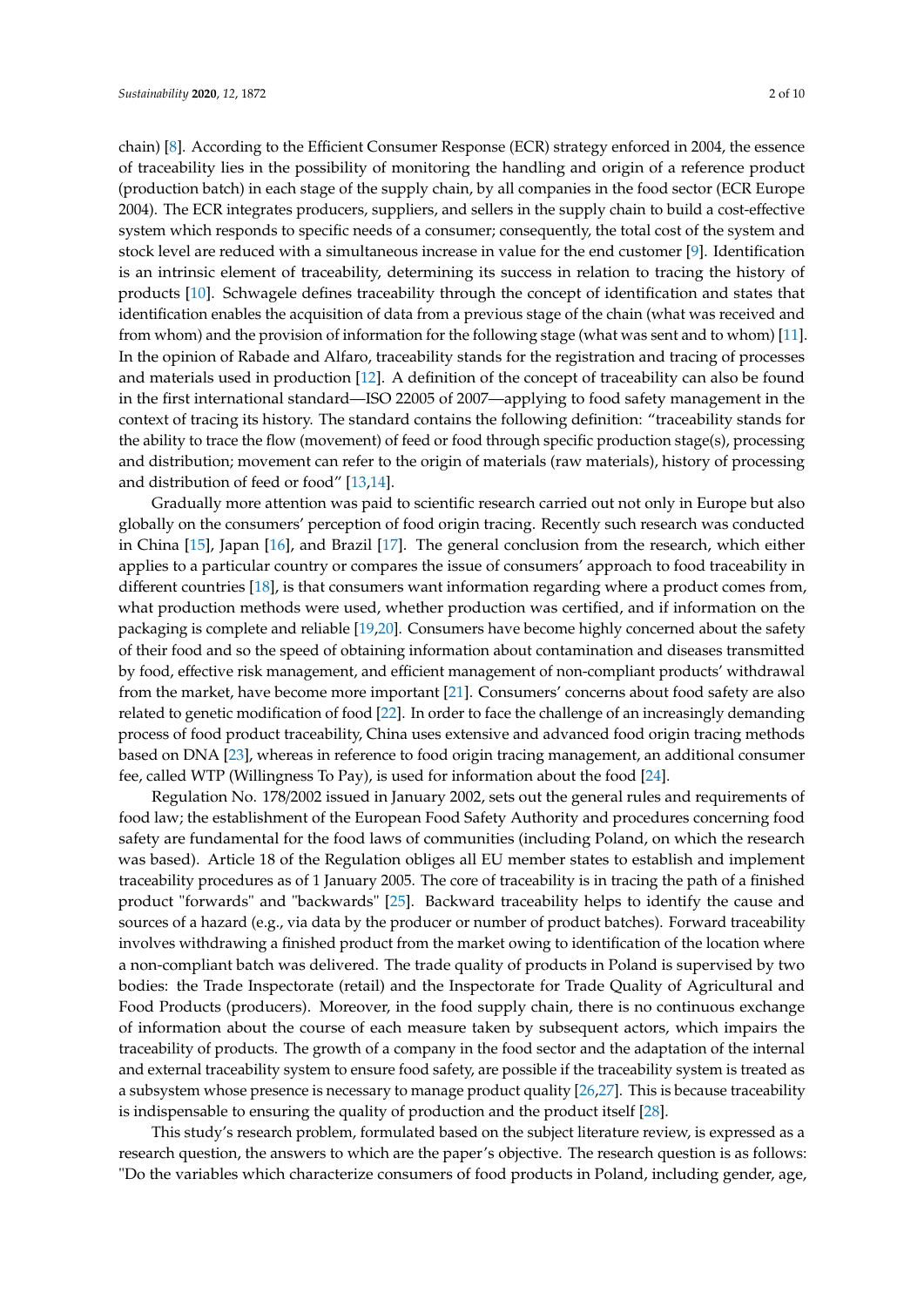education and financial status, affect the aspects related to food traceability, such as identification of the producer, importance of food product features when shopping, importance of the information given on food product packaging and influence of the shopping place and frequency on tracing the food origin?".

The validity of the research issue to be verified is justified by the fact that under current globalization-based economic conditions, food origin is of paramount importance. Consumers in highly developed and developing countries have a wide variety of food product criteria (including origin) to choose from [\[29\]](#page-9-16). Observations of consumer behavior revealed that people want to know more about the food they buy. Knowledge of the food origin, and as a conscious choice in this respect, contributes to the consumer's self-assurance about food safety [\[30](#page-9-17)[–33\]](#page-9-18). The issue of the requirements that particular consumer groups establish for particular food products is also very important for food producers and developers of production-related processes. Clients' requirements are the key requirements to be faced by producers because a consumer is the key stakeholder for a conscious producer [\[34\]](#page-9-19).

In order to assign a quantitative dimension to the research issue, which can be confirmed by statistical indicators, four research hypotheses were formulated and verified in the study:

- 1. **H1.** *There is a relationship between the identified groups of consumers and the kind of food producer they choose, as regards market coverage.*
- 2. **H2.** *There are significant di*ff*erences in the ranking of the validity of aspects taken into account when people from the identified consumer groups buy food.*
- 3. **H3.** *There are significant di*ff*erences in the way that people from the identified consumer groups rank the validity of information on food packaging.*
- 4. **H4.** *There are significant di*ff*erences in the way that people from the identified consumer groups rank the significance of a food product's origin.*

The presented hypotheses determined the use of the following study methods.

#### **2. Materials and Methods**

The study was carried out in the first half of 2017 in Poland on a population of 500 consumers. It was a pilot study in which 50% of the studied group of respondents were men and 50% were women. The integrity of the study sample was the only parameter of purposeful selection of the study subject matter. Other selection conditions of consumers participating in the study were randomized and comprised of:

- respondents in four age brackets (20–30 years, 31–40 years, 41–50 years, and over 60 years);
- four levels of education (primary or lower secondary education, vocational education, secondary education, and university education);
- size of private household in terms of number of persons included (1 person, 2 people, 3–4 people, more than 5 people);
- place of residence presented in four categories (countryside, city up to 50,000 people, city with 50,000–100,000 inhabitants, and city with a population above 100,000);
- per capita gross income in the household (up to 400 EUR, 401–600 EUR, 601–950 EUR, over 950 EUR).

Following a demographic analysis of the respondents taking part in the study, regarding their sex, age, education and income, some similarities and relationships were observed between the characteristics. An analysis of concentrations was performed in order to group the respondents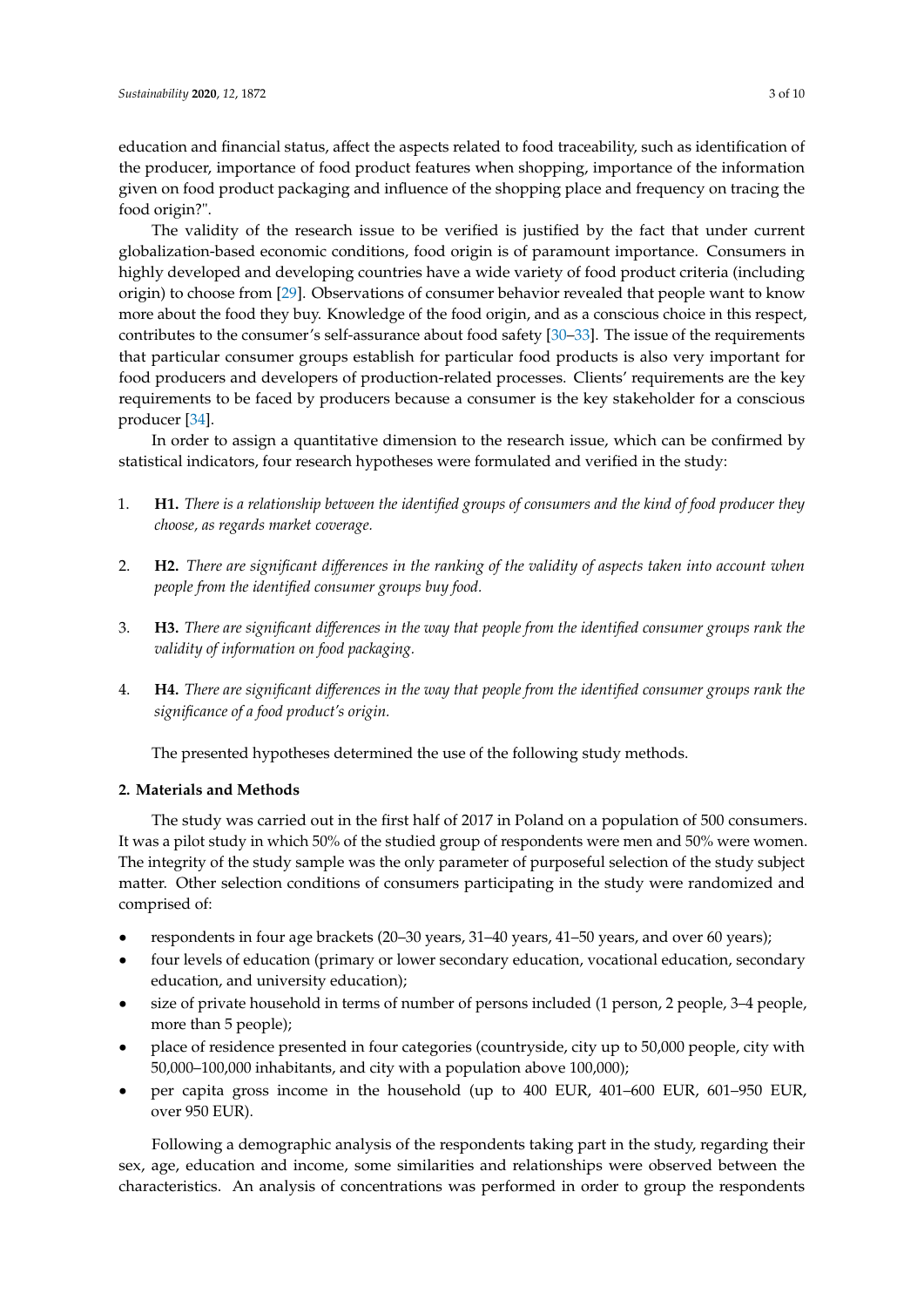according to uniform or highly similar characteristics [\[35\]](#page-9-20). Grouping was intended to focus attention on the groups of consumers participating in the study, which could become representative groups from the point of view of the conclusions drawn from the study. A two-step concentration analysis was applied to divide the study participants into four groups. The Bayesian information criterion (BIC) was used to separate the subgroups, while the distance between the study participants was measured with a credibility logarithm. The two-step concentration analysis facilitated the identification of the following four groups; most homogeneous within a specific group and also most diversified as compared to other groups, based on such variables as sex, age, education, and income:

- men of all ages, with a secondary degree, medium income
- people aged 31–60, with a university degree, medium income
- women of all ages, with a secondary degree, medium income
- younger people (20–30 years old), with a university degree, medium and higher income.

<span id="page-3-0"></span>Table [1](#page-3-0) presents the quantitative characteristics of the identified groups.

|           |                            | <b>Concentration Number in Two-Step Grouping</b> |               |                  |                |                  |       |                  |                         |  |  |
|-----------|----------------------------|--------------------------------------------------|---------------|------------------|----------------|------------------|-------|------------------|-------------------------|--|--|
|           |                            |                                                  | $\mathbf{1}$  |                  | $\overline{2}$ |                  | 3     |                  | $\overline{\mathbf{4}}$ |  |  |
|           |                            | n                                                | $\frac{0}{0}$ | $\boldsymbol{n}$ | $\frac{0}{0}$  | $\boldsymbol{n}$ | $\%$  | $\boldsymbol{n}$ | $\frac{0}{0}$           |  |  |
| Age       | $20 - 30$                  | 39                                               | 32.5          |                  |                | 10               | 6.0   | 50               | 47.2                    |  |  |
|           | $31 - 40$                  | 11                                               | 9.2           | 3                | 2.9            | 45               | 26.8  | 40               | 37.7                    |  |  |
|           | $41 - 50$                  | $\overline{2}$                                   | 1.7           | 52               | 51.0           | 34               | 20.2  | 11               | 10.4                    |  |  |
|           | $51 - 60$                  | 24                                               | 20.0          | 21               | 20.6           | 49               | 29.2  | 5                | 4.7                     |  |  |
|           | $60+$                      | 44                                               | 36.7          | 26               | 25.5           | 30               | 17.9  |                  |                         |  |  |
| Sex       | Male                       | 120                                              | 100.0         | 85               | 83.3           |                  |       | 43               | 40.6                    |  |  |
|           | Female                     |                                                  |               | 17               | 16.7           | 168              | 100.0 | 63               | 59.4                    |  |  |
| Education | Primary/lower<br>secondary |                                                  |               | 12               | 11.8           |                  |       |                  |                         |  |  |
|           | Vocational                 |                                                  |               | 36               | 35.3           | 39               | 23.2  |                  |                         |  |  |
|           | Secondary                  | 120                                              | 100.0         | 10               | 9.8            | 128              | 76.2  |                  |                         |  |  |
|           | Tertiary                   |                                                  |               | 44               | 43.1           | $\mathbf{1}$     | 0.6   | 106              | 100.0                   |  |  |
|           | 401-600 EUR                | 6                                                | 5.0           | $\overline{2}$   | 2.0            | 6                | 3.6   |                  |                         |  |  |
| Income    | 601-950 EUR                | 83                                               | 69.2          | 98               | 96.1           | 136              | 81.0  | 54               | 50.9                    |  |  |
|           | over 950 EUR               | 31                                               | 25.8          | $\overline{2}$   | 2.0            | 26               | 15.5  | 52               | 49.1                    |  |  |

**Table 1.** Profiles of the four identified groups of respondents.

Source: data developed based on our own study.

A proprietary questionnaire consisting of eight main questions and six identification questions concerning sex, age, education, household size, and income of the respondents (based on the analysis of concentrations, household size and place of residence did not matter from the point of view of respondent grouping) was the study tool. Among the main questions there were six multiple-choice questions and two questions where one needed to assign rank on a 1–6 and 1–5 scale. "1" meant most important, and "5" or "6" least important. The ranked questions concerned those factors most important for consumers when they buy food. They involved such aspects as knowledge of the brands, guarantee of product quality and freshness, low price, best before date, product origin, and ingredients. Moreover, the questions touched upon information that in the consumers' opinions should be placed on food packaging (i.e., information about the producer, the product's energy value, best before date, detailed information about raw materials, and product ingredients).

Collection of empirical materials by means of an interview questionnaire developed by the authors was justified by the specificity of the research and the necessity to reach a wide range of respondents.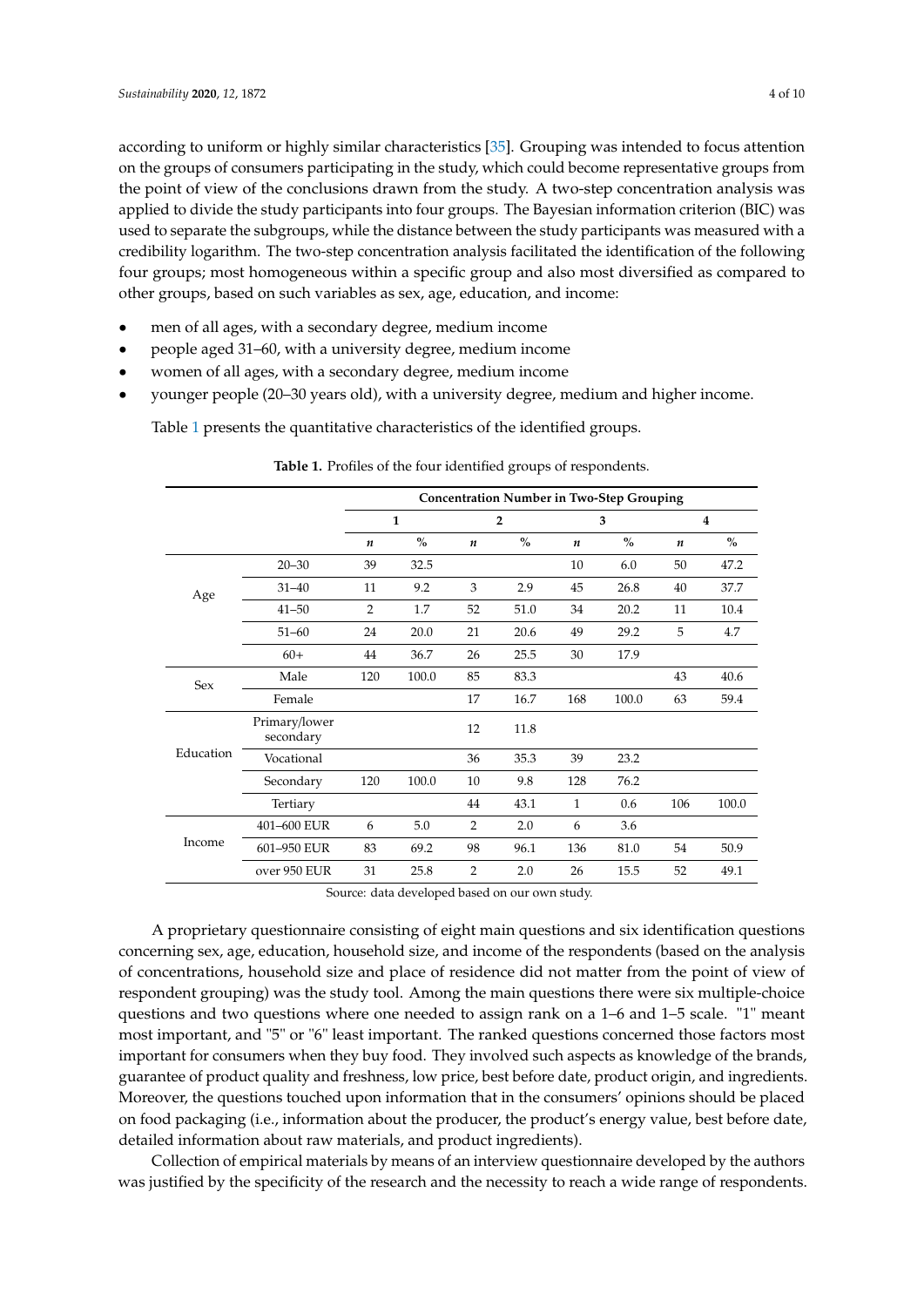A focused group interview (i.e., a focus group), composed of representatives of academic staff and entrepreneurs was involved in the study in order to:

- use the opinions of the focus group members (as one of the factors) to formulate four study hypotheses (presented in the introduction of the paper) and to develop an interview questionnaire;
- extend the interpretation of the obtained results of the study.

The study used both direct tools (proprietary interviews) and indirect tools (e-mails and Google surveys). The data from the study were collected in an Excel spreadsheet and then summarized and analyzed quantitatively using Statistica (a statistical data-processing software). The following statistical measures were used to analyze the results of the study:

- Chi-squared test of cross tabulation;
- Cramer's V test, effect size;
- non-parametric Mann–Whitney U test;
- non-parametric Kruskal–Wallis test.

The majority of analyses in the study were based on data in the form of ranks or ordinal variables. Therefore, referring to the characteristics of each statistical measure, when testing hypotheses mentioning different distributions of ranks in different groups, the Kruskal–Wallis test was used. Pearson's Chi-squared test was used for verification of the presence of relationships between the variables according to the hypotheses. The following symbols were used for presenting the study results:

- M-arithmetic mean
- SD—standard deviation (the lower the value, the more focused the observations around M)
- MR—mean range (non-parametric equivalent of M)
- Mdn—median (value of a characteristic above and below which the number of observations N is the same)
- N-number of observations
- "*p*"—relevance, for the value <0.05 we have over 95% certainty that there is a relationship between classifications and the selected variable (i.e., that the observed relationship is not incidental)
- $\chi^2$  —general statistics for the reference analysis, based on which "p" is calculated
- Cramer's r, V—effect size: it gives information about the size of the relationship between two variables (up to 0.30 the effect is assumed to be weak; between 0.30 and 0.50 the effect is assumed to be medium, while over 0.50 the effect is assumed to be strong)
- Z—general statistics for the reference analysis, based on which "*p*" and "r" are calculated.

# **3. Results of the Study**

The first hypothesis assumed there would be a relationship between the identified consumer groups and the food producers they chose for their market coverage. An analysis performed with a Chi-squared test of cross tabulations revealed the presence of a strong relationship between the identified groups and their preferred producers. Details of the study results in this respect are presented in Table [2.](#page-5-0)

The second hypothesis assumed there would be significant differences in the ranking of the validity of aspects, which the representatives of the four identified groups of consumers took into account when buying food. Analysis using the Kruskal–Wallis test revealed that differences in the ranking of validity occurred in three (brand, best before date, and product ingredients) out of six analyzed aspects, which included brand, quality guarantee, price, best before date, origin, and ingredients. Details of the study results in this respect are presented in Table [3.](#page-5-1)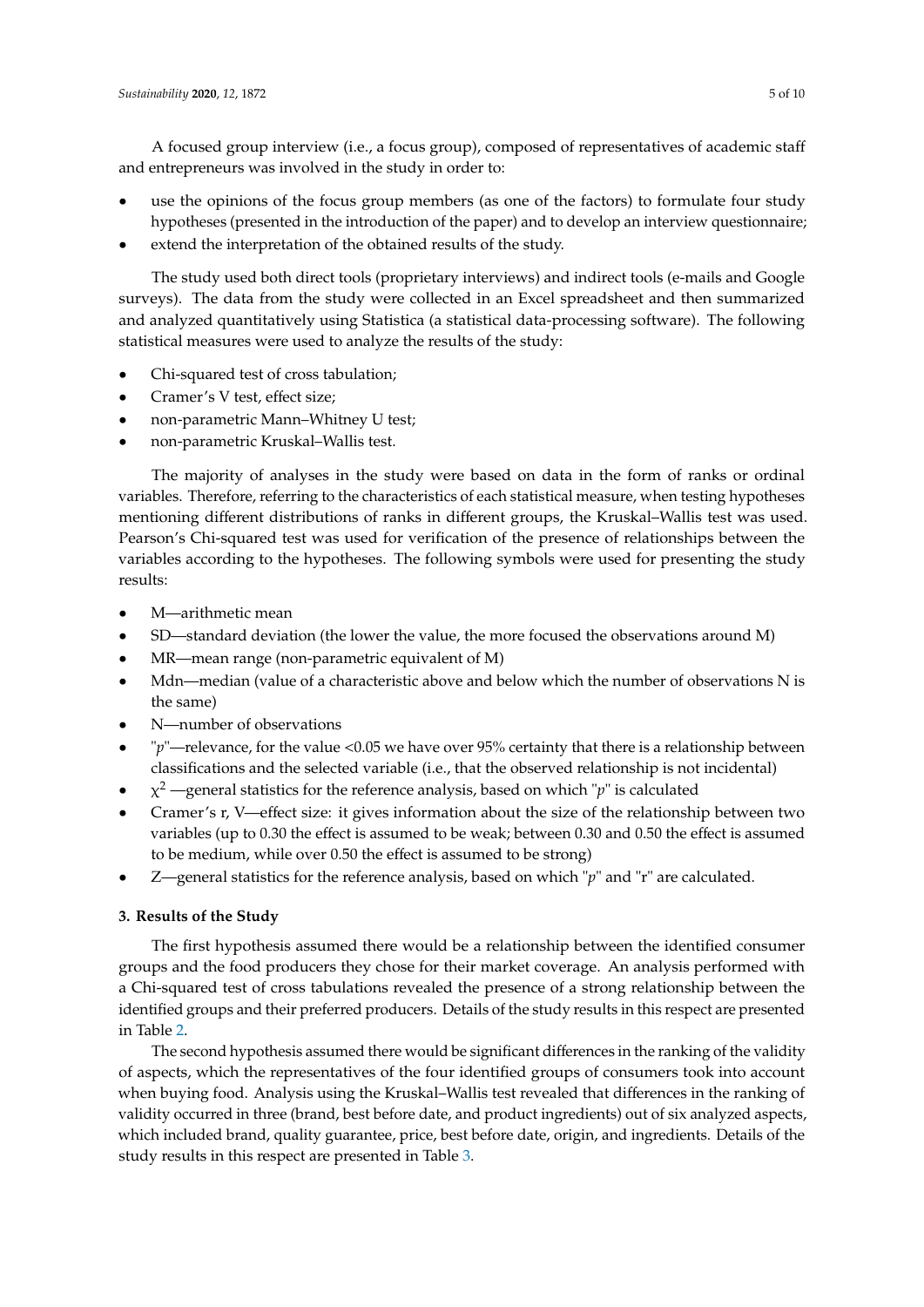<span id="page-5-0"></span>

|                 |   |               |                             |                       | Most often You Choose Producers among: |                                    | $\chi^2$ | $\boldsymbol{p}$ | Cramer's V |
|-----------------|---|---------------|-----------------------------|-----------------------|----------------------------------------|------------------------------------|----------|------------------|------------|
|                 |   |               | Global<br>Market<br>Leaders | Domestic<br>Producers | Regional<br>Producers                  | It does not<br><b>Matter to Me</b> |          |                  |            |
| Group<br>number | 1 | N             | 51                          | 52                    | 10                                     | 7                                  |          |                  |            |
|                 |   | $\frac{0}{0}$ | 42.5%                       | 43.3%                 | 8.3%                                   | 5.8%                               |          |                  |            |
|                 | 2 | N             | 49                          | 50                    | 1                                      | $\overline{2}$                     | 20.78    | < 0.05           | 0.12       |
|                 |   | $\frac{0}{0}$ | 48.0%                       | 49.0%                 | 1.0%                                   | $2.0\%$                            |          |                  |            |
|                 | 3 | N             | 65                          | 82                    | 19                                     | $\overline{2}$                     |          |                  |            |
|                 |   | $\%$          | 38.7%                       | 48.8%                 | 11.3%                                  | 1.2%                               |          |                  |            |
|                 | 4 | N             | 51                          | 42                    | 12                                     | 1                                  |          |                  |            |
|                 |   | $\frac{0}{0}$ | 48.1%                       | 39.6%                 | 11.3%                                  | $0.9\%$                            |          |                  |            |
|                 |   |               |                             |                       |                                        | .                                  |          |                  |            |

**Table 2.** First hypothesis results.

Source: data developed based on our own study.

#### **Table 3.** Second hypothesis results.

<span id="page-5-1"></span>

| Ouestion                                        | Group<br>Number | N   | MR     | М    | Mdn  | <b>SD</b> | $x^2$ | $\boldsymbol{p}$ | Significant<br><b>Differences</b> |
|-------------------------------------------------|-----------------|-----|--------|------|------|-----------|-------|------------------|-----------------------------------|
| How<br>important is                             | 1               | 120 | 221.52 | 2.50 | 3.00 | 1.34      |       |                  |                                   |
|                                                 | 2               | 102 | 245.48 | 2.72 | 3.00 | 1.22      | 12.56 | < 0.01           | 1 < 4                             |
| the brand?                                      | 3               | 168 | 248.51 | 2.76 | 3.00 | 1.26      |       |                  |                                   |
|                                                 | 4               | 106 | 281.93 | 3.07 | 3.00 | 1.17      |       |                  |                                   |
| How<br>important is<br>the best<br>before date? | 1               | 120 | 282.14 | 2.47 | 2.00 | 1.66      |       |                  |                                   |
|                                                 | $\overline{2}$  | 102 | 247.41 | 1.94 | 1.50 | 1.24      | 11.74 | < 0.01           | 1 > 3; 1 > 4                      |
|                                                 | 3               | 168 | 239.65 | 1.93 | 1.00 | 1.36      |       |                  |                                   |
|                                                 | 4               | 106 | 225.50 | 1.80 | 1.00 | 1.29      |       |                  |                                   |
| How                                             | $\mathbf{1}$    | 120 | 208.39 | 3.88 | 4.00 | 1.01      |       |                  |                                   |
| important<br>are the<br>ingredients?            | 2               | 102 | 260.32 | 4.34 | 4.00 | 1.25      | 13.47 | < 0.01           | $1 < 2$ ; $1 < 3$ ; 1<br>$\lt 4$  |
|                                                 | 3               | 168 | 262.68 | 4.38 | 4.00 | 1.30      |       |                  |                                   |
|                                                 | 4               | 106 | 260.06 | 4.38 | 4.00 | 1.32      |       |                  |                                   |

Source: data developed based on our own study. N, number of observations; MR, mean range; M, arithmetic range; Mdn, mean; SD, standard deviation.

The third hypothesis assumed there would be significant differences in the ranks assigned by the representatives of the identified consumer groups to the validity of information given on food packaging. A quantitative analysis revealed that the assumed differences did not actually occur. Details of the study results in this respect are presented in Table [4.](#page-6-0)

In the last (fourth) research hypothesis, it was assumed that significant differences existed in the ranks that the identified groups of consumers assigned to food product origin. The variables included the place of food purchase (Table [5\)](#page-6-1) and the frequency of shopping (Table [6\)](#page-6-2). The results of the performed analysis did not confirm the hypothesis.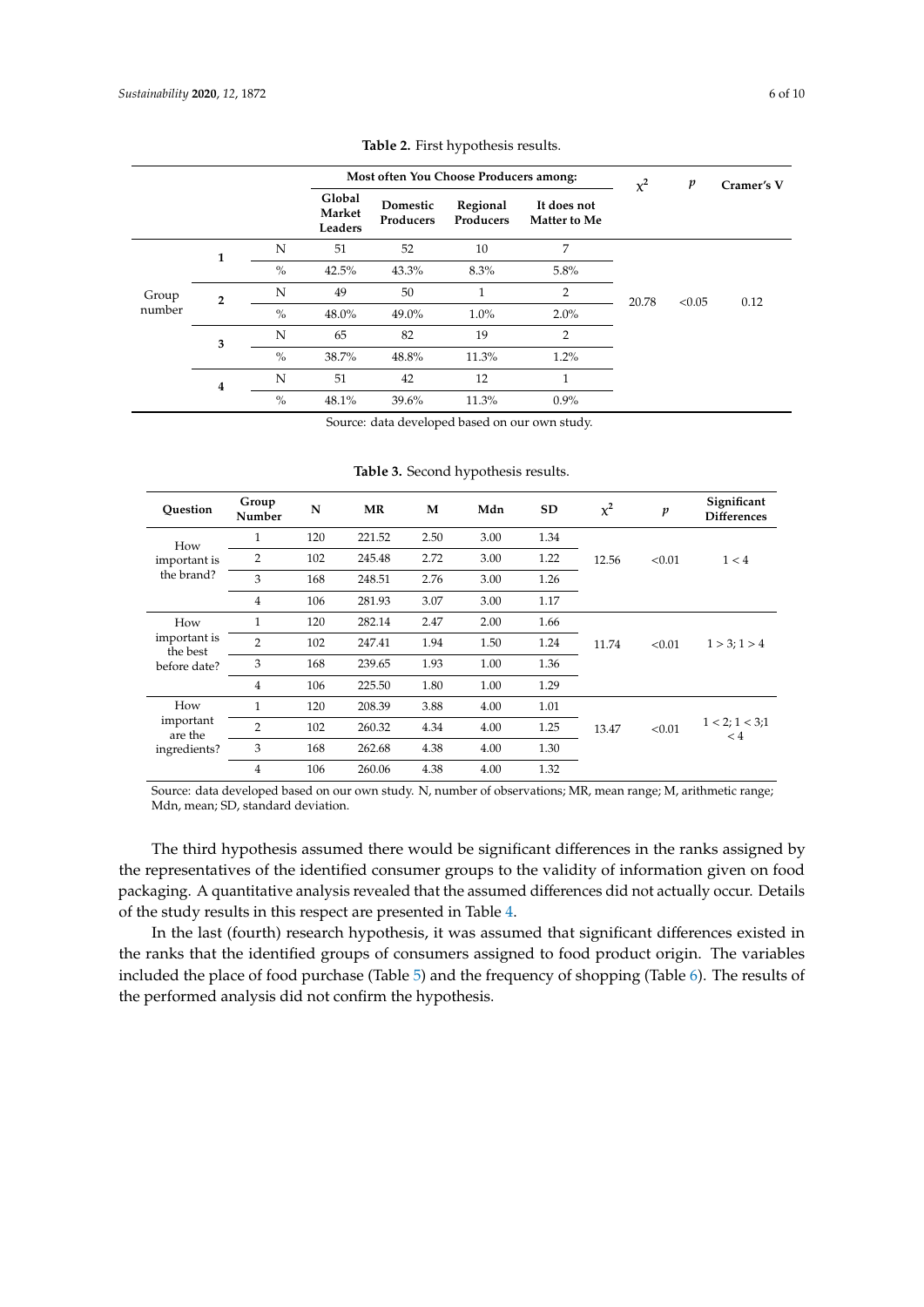<span id="page-6-0"></span>

| Questions                                  | Group No.      | N   | <b>MR</b> | M    | Mdn  | <b>SD</b> | $\chi^2$ | $\boldsymbol{p}$ | Significant<br><b>Differences</b> |
|--------------------------------------------|----------------|-----|-----------|------|------|-----------|----------|------------------|-----------------------------------|
| How important is                           | 1              | 120 | 253.81    | 5.13 | 5.00 | 0.84      |          |                  |                                   |
| information about<br>the producer?         | $\overline{2}$ | 102 | 243.72    | 5.06 | 5.00 | 0.87      | 1.72     | 0.63             |                                   |
|                                            | 3              | 168 | 240.32    | 5.04 | 5.00 | 0.83      |          |                  |                                   |
|                                            | $\overline{4}$ | 106 | 260.06    | 5.16 | 5.00 | 0.86      |          |                  |                                   |
| How important is                           | 1              | 120 | 251.33    | 2.29 | 2.00 | 0.46      |          |                  |                                   |
| information about                          | 2              | 102 | 242.22    | 2.25 | 2.00 | 0.44      | 2.47     | 0.48             |                                   |
| the energy value?                          | 3              | 168 | 257.24    | 2.32 | 2.00 | 0.47      |          |                  |                                   |
|                                            | $\overline{4}$ | 106 | 237.49    | 2.24 | 2.00 | 0.43      |          |                  |                                   |
| How important is                           | 1              | 120 | 245.67    | 2.71 | 3.00 | 0.46      |          |                  |                                   |
| information about                          | 2              | 102 | 254.78    | 2.75 | 3.00 | 0.44      | 2.47     | 0.48             |                                   |
| the best before date?                      | 3              | 168 | 239.76    | 2.68 | 3.00 | 0.47      |          |                  |                                   |
|                                            | 4              | 106 | 259.51    | 2.76 | 3.00 | 0.43      |          |                  |                                   |
| How important is                           | $\mathbf{1}$   | 120 | 242.48    | 5.00 | 5.00 | 0.77      |          |                  |                                   |
| information about<br>the raw materials the | $\overline{2}$ | 102 | 257.92    | 5.09 | 5.00 | 0.77      | 1.11     | 0.77             |                                   |
| product is made of?                        | 3              | 168 | 243.74    | 5.01 | 5.00 | 0.80      |          |                  |                                   |
|                                            | 4              | 106 | 253.79    | 5.07 | 5.00 | 0.73      |          |                  |                                   |
| How important is                           | 1              | 120 | 248.15    | 4.88 | 5.00 | 0.84      |          |                  |                                   |
| information about                          | 2              | 102 | 245.35    | 4.85 | 5.00 | 0.80      | 3.20     | 0.36             |                                   |
| ingredients?                               | 3              | 168 | 261.22    | 4.95 | 5.00 | 0.82      |          |                  |                                   |
|                                            | $\overline{4}$ | 106 | 231.77    | 4.77 | 5.00 | 0.81      |          |                  |                                   |

**Table 4.** Third hypothesis results.

Source: data developed based on our own study.

**Table 5.** Product origin vs. place of purchase.

<span id="page-6-1"></span>

|                                     | Where do You<br><b>Buy Food</b><br>Most Often? | N   | MR     | M    | Mdn  | <b>SD</b> | $x^2$ | n    |
|-------------------------------------|------------------------------------------------|-----|--------|------|------|-----------|-------|------|
| How important is<br>product origin? | Supermarket                                    | 103 | 237.03 | 5.09 | 5.00 | 0.84      |       |      |
|                                     | Mini market                                    | 279 | 253.37 | 5.18 | 5.00 | 0.83      | 1.22  | 0.75 |
|                                     | Grocer's                                       | 89  | 251.61 | 5.19 | 5.00 | 0.78      |       |      |
|                                     | Marketplace                                    | 27  | 250.17 | 5.07 | 5.00 | 1.07      |       |      |

Source: data developed based on our own study.

**Table 6.** Product origin vs. frequency of doing shopping.

<span id="page-6-2"></span>

|                                     | <b>Frequency of Doing</b><br><b>Shopping</b> | N   | MR     | М    | Mdn  | <b>SD</b> | $\mathbf{v}^2$ |      |
|-------------------------------------|----------------------------------------------|-----|--------|------|------|-----------|----------------|------|
|                                     | Every day                                    | 55  | 251.27 | 5.16 | 5.00 | 0.83      |                |      |
| How important is<br>product origin? | Several times a week                         | 107 | 237.54 | 5.12 | 5.00 | 0.75      | 1.37           | 0.71 |
|                                     | Once a week                                  | 318 | 254.39 | 5.18 | 5.00 | 0.84      |                |      |
|                                     | Once or twice a month                        | 20  | 255.83 | 5.05 | 5.00 | 1.19      |                |      |

Source: data developed based on our own study.

### **4. Analysis of Results and Discussion**

In reference to the four hypotheses made at the beginning of the study, only two were confirmed; there are relationships between the identified groups of consumers and the kind of producer they chose as regards market coverage (H1), and there are significant differences in the ranking of the validity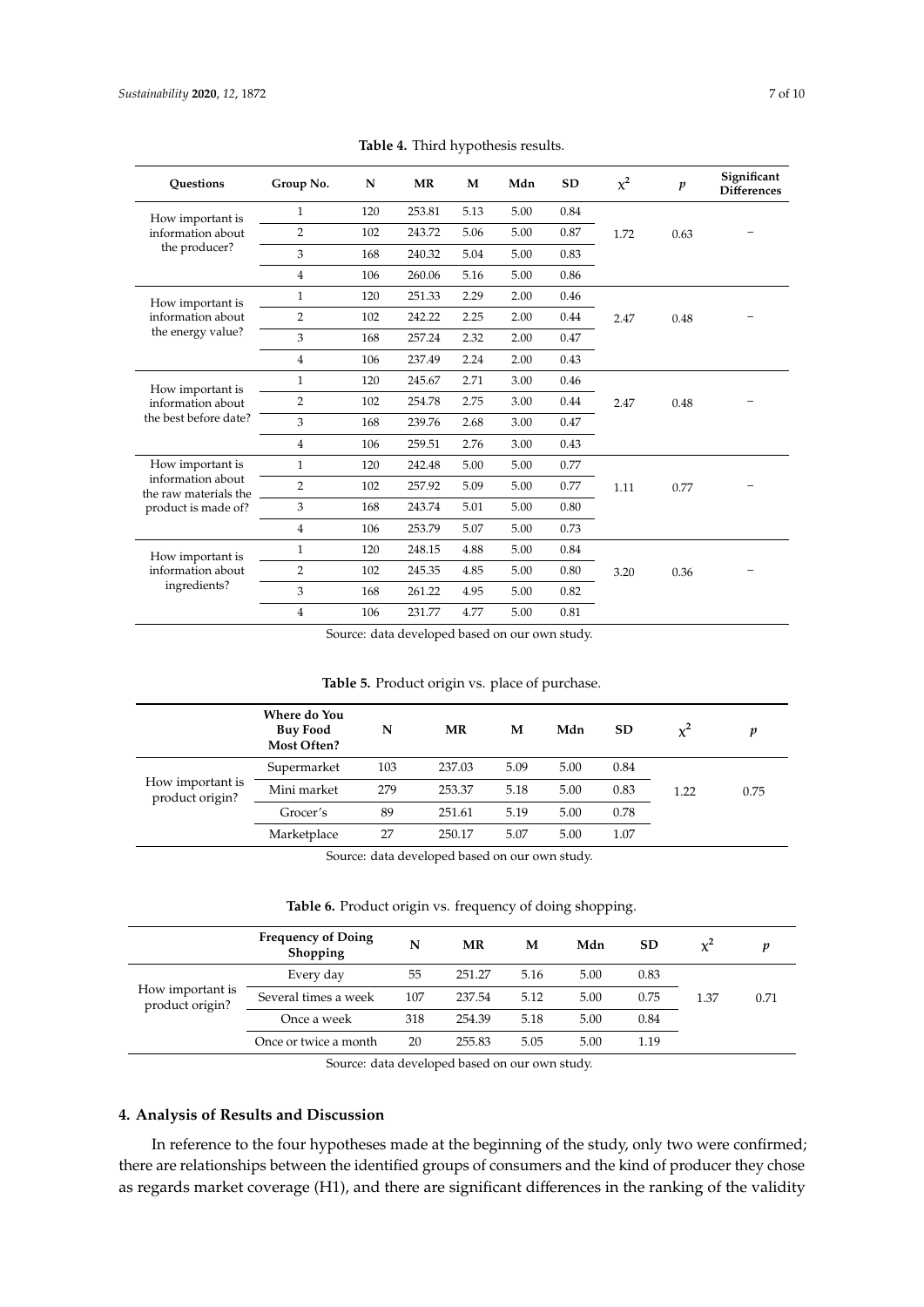of aspects taken into account when representatives of the four identified groups of consumers buy food (H2).

As for the first hypothesis, women of all ages (no age diversification), with secondary education and medium income, were the ones who chose products from "global market leaders" least often (group 3). Global brand products were most often chosen by people aged 31–60, with higher education and medium income (group 2), and by younger people (aged 20–30) with higher education and medium or higher income (group 4). Consumers from group 2 tended to buy products from domestic producers as often as products from global market leaders, while regional producers were the least popular in the group. This can be justified by the maturity of this group of consumers, as exemplified by their age and education, and hence greater confidence in a producer operating on a global market and having a more extended control system of the food produced.

Confirmation of the second hypothesis reveals that males of any age, medium income, and secondary education (group 1) ranked the significance of a brand much lower than younger people (aged 20–30) with higher education, and medium and higher income (group 4). Additionally, the same men ranked the significance of the product ingredients lower than any other identified group. They considered the best before date as a much more important factor than people from group 3 (women of any age, secondary education, and medium income) and group 4 (younger people aged 20–30, higher education, of medium and higher income). From the point of view of the aim of the study, product ingredients form the most important aspect for food traceability. The study revealed that this mattered to all consumers participating in the study, but it was least important for men with secondary education and medium income. Such a result can be justified by the fact that medium income does not always give consumers the freedom to choose food with the ingredients they would prefer, and secondary education may be indicative of a lack of knowledge on how to analyze the ingredients of a food product correctly. In addition to the above, men typically pay less attention to more pragmatic issues, such as best before dates or prices, than the product's composition/ingredients. The reasons for this behavior could form the subject of a sociological or psychological enquiry.

Two hypotheses were not confirmed in the course of the study. They included H3: there are important differences in the rank assigned by representatives of the identified consumer groups to the validity of information given on food packaging, and H4: there are significant differences in the rank assigned by the identified groups of consumers to the aspect of food product origin. Referring to H3, it should be pointed out that the identified groups of consumers were quite unanimous about the significance of information on the raw materials that the product is made of (which is a positive result from the point of view of the importance of traceability for consumers). The greatest discrepancies in answers were observed in relation to information about the product composition/ingredients (the greatest differences were observed between groups 3 and 4). It can be concluded that all studied information on food packaging, including identification of the producer, energy value of the product, best before date, raw materials used for production, and composition/ingredients are of equal importance for men and women, regardless of age, education, or income.

In reference to H4, assuming significant differences in the assessment of the validity of food origin, it turned out that differences in the answers given by different consumers were so small that they could be considered unanimous as for the significance of product origin vs. the following two variables: place of doing shopping and frequency of doing shopping. This suggests that food traceability is important for all study participants, regardless of the frequency or location of doing shopping.

Referring to the research question posed, the results of the study showed that the origin of food products mattered to consumers, regardless of the analyzed conditions. Differences in relation to the identified groups of consumers were noticeable in the following respect: some aspects of traceability were approached in a different way and have a different significance priority assigned to them. Perhaps it would be worth analyzing the issue of specific information that should—in the consumers' opinion—be placed on food products and reviewing if the scope of data complies with the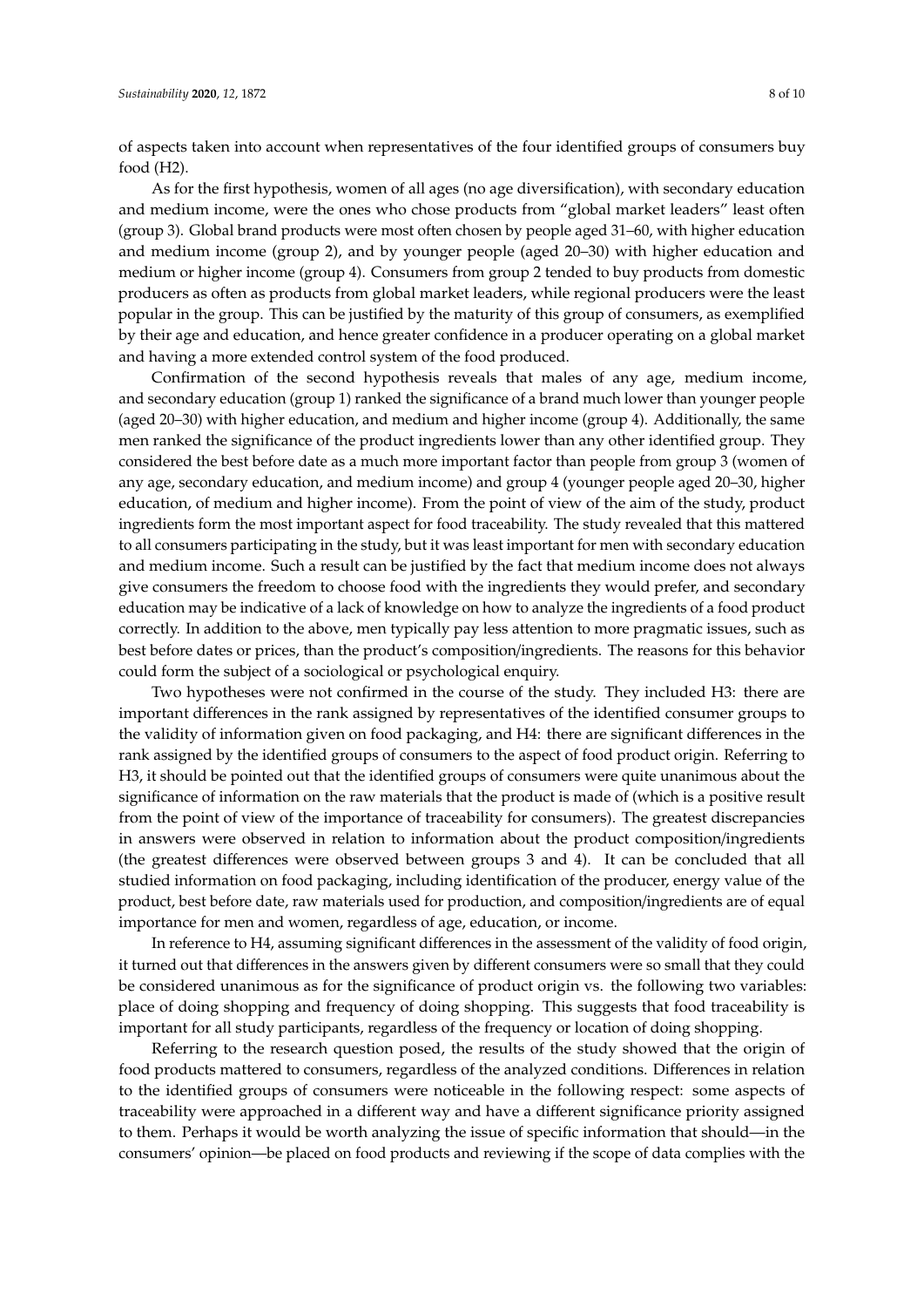current legal requirements. Identification of how far back the process of backward traceability of food should reach from the point of view of consumers could form an interesting focus for further studies.

#### **5. Conclusions**

The results of the study on food traceability from a consumer's perspective, carried out on a group of 500 randomly selected representatives in Poland and presented here, revealed that the issue of food traceability in Poland is important. This is evidenced by the fact that of all the aspects available in the study for selection, the one that consumers paid most attention to was food origin, while the presence of information about producers was considered necessary for food packaging.

Food traceability by consumers is an interesting and diversified phenomenon, which strongly affects the organization of a food chain. Consumer requirements are conditioned by organizational and management decisions by food suppliers on different levels of production, especially when their decisions apply to food safety. The research constraints, which could be used as an idea for subsequent consumer research related to food traceability include:

- a lack of comparison with other research results conducted worldwide, pertaining to similar research topics;
- a lack of initial in-depth verification of the knowledge of the traceability notion among the responders.

**Author Contributions:** Conceptualization, A.W. and B.G.; methodology, A.W.; software, A.W.; validation, A.W. and B.G.; formal analysis, A.W.; investigation, A.W.; resources, A.W. and B.G.; data curation, A.W.; writing—original draft preparation, A.W.; writing—review and editing, B.G.; visualization, A.W.; supervision, A.W. and B.G.; project administration, B.G.; funding acquisition, B.G.. All authors have read and agreed to the published version of the manuscript.

**Funding:** This research received no external funding.

**Conflicts of Interest:** The authors declare no conflicts of interest.

#### **References**

- <span id="page-8-0"></span>1. Skilton, P.F.; Robinson, L.J. Traceability and normal accident theory: How does supply network complexity influence the traceability of adverse events? *J. Supply Chain Manag.* **2009**, *45*, 40–53. [\[CrossRef\]](http://dx.doi.org/10.1111/j.1745-493X.2009.03170.x)
- 2. Adrian, A.M.; Norwood, S.H.; Mask, P.L. Producers' perceptions and attitudes toward precision agriculture technologies. *Comput. Electron. Agric.* **2005**, *48*, 256–271. [\[CrossRef\]](http://dx.doi.org/10.1016/j.compag.2005.04.004)
- 3. Hoorfar, J.; Jordan, K.; Butler, F.; Prugger, R. *Food Chain Integrity: A Holistic Approach to Food Traceability, Safety, Quality and Authenticity*; Woodhead Publishing Limited: Sawston, UK; Cambridge, UK, 2011.
- 4. Bennet, G.S. *Food Identity Preservation and Traceability: Safer Grains*; CRC Press: Boca Raton, FL, USA, 2009.
- <span id="page-8-1"></span>5. Bosona, T.; Gebresenbet, G. Food traceability as an integral part of logistics management in food and agricultural supply chain. *Food Control* **2013**, *33*, 32–48. [\[CrossRef\]](http://dx.doi.org/10.1016/j.foodcont.2013.02.004)
- <span id="page-8-2"></span>6. Olsen, P.; Borit, M. How to define traceability. *Trends Food Sci. Technol.* **2013**, *29*, 142–150. [\[CrossRef\]](http://dx.doi.org/10.1016/j.tifs.2012.10.003)
- <span id="page-8-3"></span>7. ISO 8402:1994—Quality Management and Quality Assurance—Vocabulary. British Standards Institution, London, 1994. Available online: https://[www.iso.org](https://www.iso.org/standard/20115.html)/standard/20115.html (accessed on 20 March 2019).
- <span id="page-8-4"></span>8. Moe, T. Perspectives on tracebility in food manufacture. *Trends Food Sci. Technol.* **1998**, *9*, 211–214. [\[CrossRef\]](http://dx.doi.org/10.1016/S0924-2244(98)00037-5)
- <span id="page-8-5"></span>9. ECR Europe (Efficient Consumer Response). *Using Traceability in the Supply Chain to Meet Consumer Safety Expectations*. ECR Europe, 2004. Available online: https://[www.ecr-community.org](https://www.ecr-community.org/publications/)/publications/ (accessed on 15 June 2015).
- <span id="page-8-6"></span>10. Beulens, A.J.M.; Broens, D.F.; Folstar, P.; Hofstede, G.J. Food safety and transparency in food chains and networks: Relationships and challenges. *Food Control* **2005**, *16*, 481–486. [\[CrossRef\]](http://dx.doi.org/10.1016/j.foodcont.2003.10.010)
- <span id="page-8-7"></span>11. Schwagele, F. Traceability from a European Perspective. *Meat Sci.* **2005**, *71*, 164–173. [\[CrossRef\]](http://dx.doi.org/10.1016/j.meatsci.2005.03.002) [\[PubMed\]](http://www.ncbi.nlm.nih.gov/pubmed/22064062)
- <span id="page-8-8"></span>12. Rabade, L.A.; Alfaro, J.A. Buyer-supplier relationship's influence on traceability implementation in the vegetable industry. *J. Purch. Supply Manag.* **2006**, *12*, 39–50. [\[CrossRef\]](http://dx.doi.org/10.1016/j.pursup.2006.02.003)